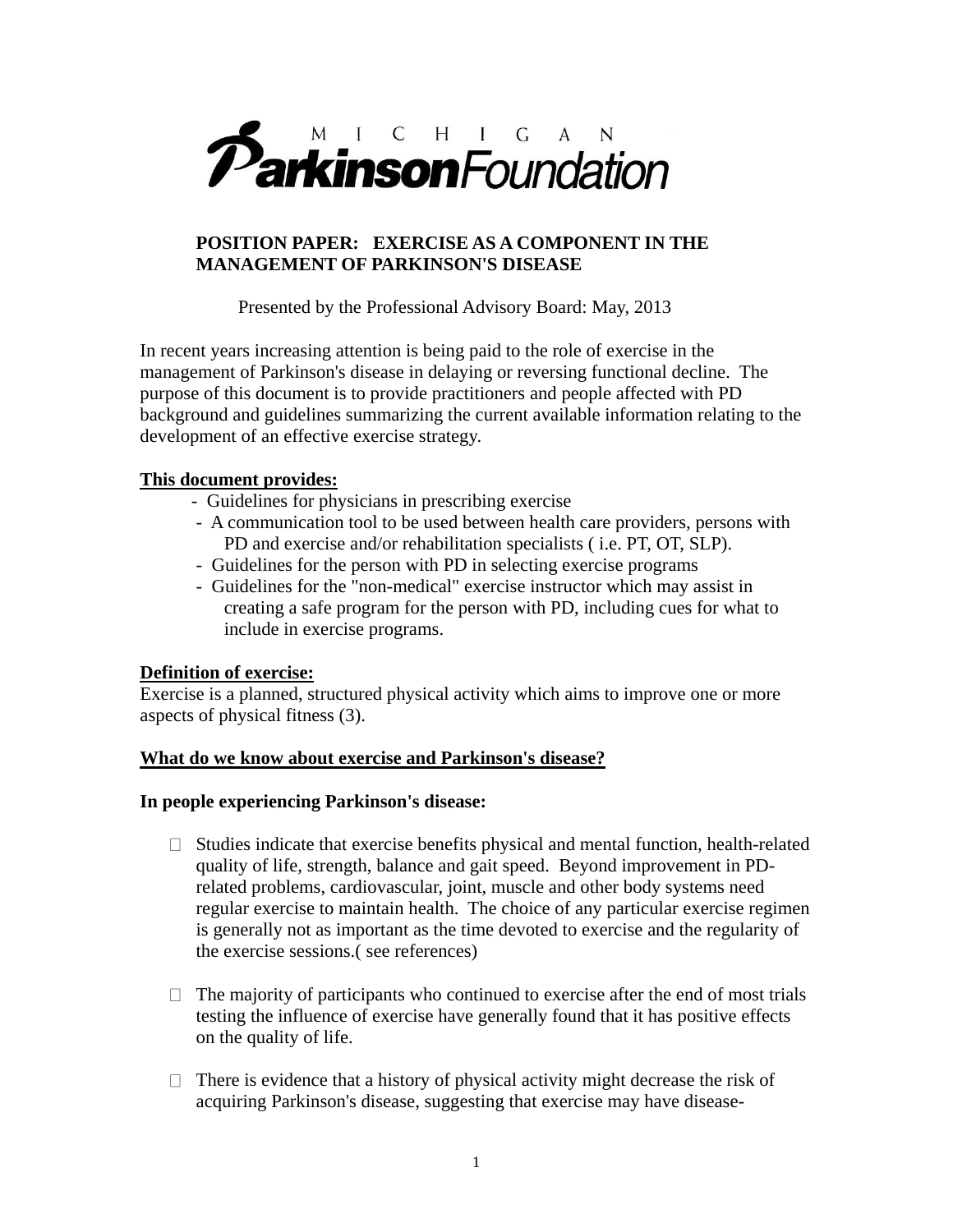modifying effects. However, this question is still controversial (and we still don't know what triggers PD or affects its rate of progression).

 $\Box$  Something is better than nothing; too much is too much. Evidence suggests that a moderate increase in the intensity of exercise is more beneficial, but too much can be a stressor and be detrimental.

#### **In experimental models of Parkinson's disease:**

 $\Box$  Preclinical studies using animal models of Parkinson's disease indicate a benefit to exercise at a biochemical and nerve cell level. In these studies, exercise increases levels of beneficial growth factors in the brain, increases blood flow and decreases inflammation. All of these factors have been implicated in Parkinson's disease. (see references)

### **What is the position of the Michigan Parkinson Foundation Professional Advisory Board?**

- 1. *The Michigan Parkinson Foundation recognizes the importance of planned exercise as a component of Parkinson disease treatment*.
- 2. *It is important to consider incorporating exercise into the Parkinson disease management program early given the benefits of exercise.* Physician recommendation for exercise is a critical factor in the successful initiation and integration of an ongoing exercise program to an overall care plan.
- 3. *Evaluating each individual for exercise is important in order to maximize the benefit of exercise and to reduce risk of injury for the individual*. Individualization of the exercise regime can include the following:
	- a. Evaluation of disease stage, physical and mental condition of the individual, co-morbidities and age. These indicators may dictate what type of exercises would be appropriate. For example, a person with young onset Parkinson's disease may have a good opportunity to learn a variety of different skill sets and routines, thus mixing of routines may be helpful; while an older person with more advanced Parkinson's disease may require more consistency in routine to enhance learning.
	- b. Determining what the individual enjoys doing, which influences motivation to exercise.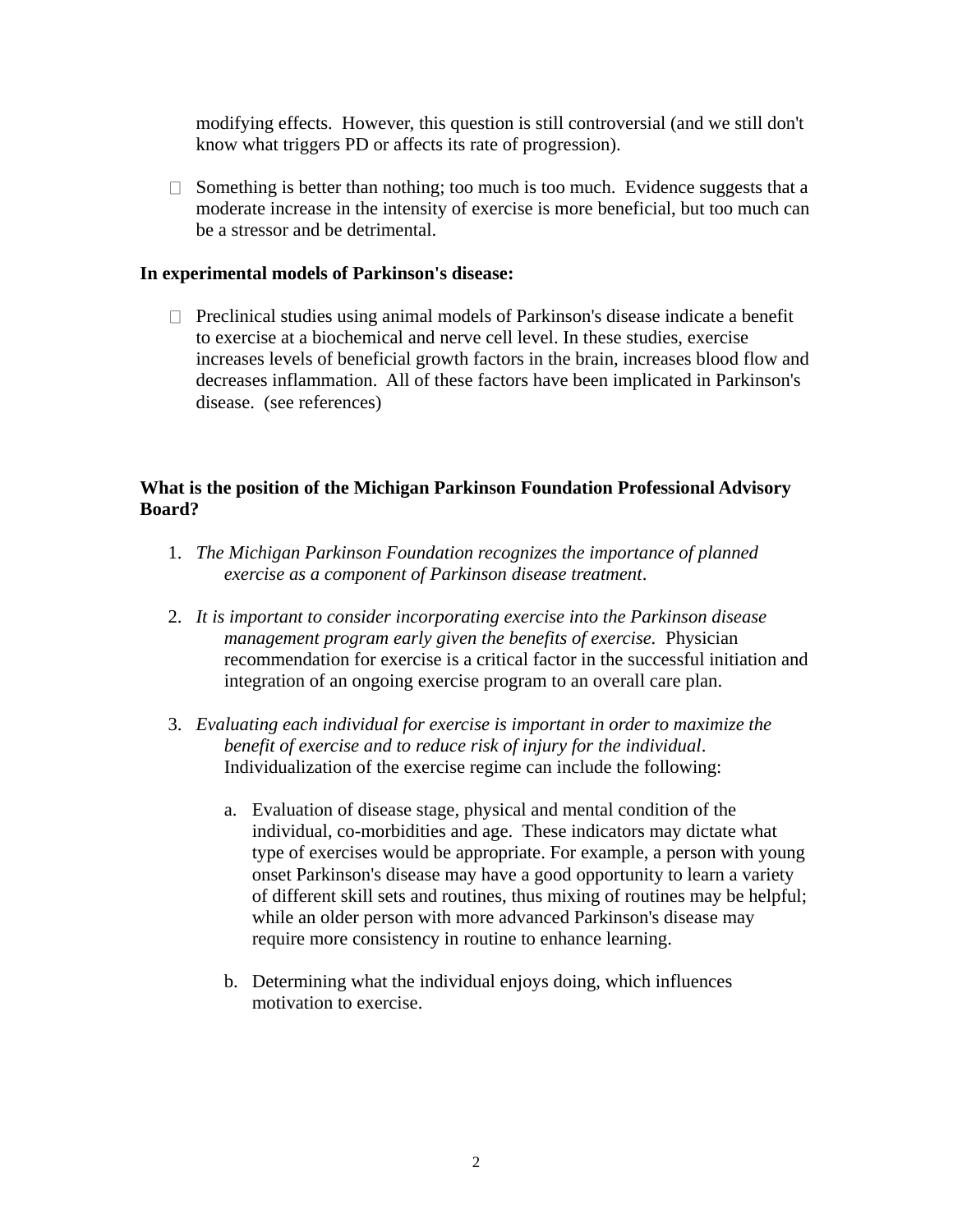- *4. Exercise strategies should be individualized for people with PD and include the following components:*
	- c. Strengthening
	- d. Flexibility
	- e. Coordination
	- f. Balance
	- g. Trunk rotation
	- h. Aerobic or cardiovascular conditioning
	- i. Fall prevention
	- j. Intensity based on conditioning level
- 5. *Safety is a major consideration in exercise programs due to such problems as balance and difficulty in multi-tasking*.
- 6. *Feedback loops which include the person with PD,* a "certified/licensed/ *qualified exercise specialist" and the physician can be useful to assess progress.* This will assist practitioners in recommending modifications in exercise regimens in order to maximize results and to identify when referral to rehabilitation specialists would be of value.
- *7. It is recommended that referral to rehabilitation specialists, for example, Physical Therapist, Occupational Therapist, or Speech-Language Pathologists should be made*
	- *a.* Initially to assess and monitor throughout progression.
	- b. When new issues occur with regard to balance, functional ability, falls, freezing, injury, need for home assessments (mobility issues in the home) or adaptive equipment needs, family instruction, apathy/decreased motivation to exercise and lack of progress.
- *8. The individual with PD seeking community -based exercise programs should be aware of the following:*
	- a. The need for obtaining clearance from a physician prior to exercising.
	- b. Examining the qualifications of the exercise instructor
	- c. The environment needs to be conducive to participate in a safe, effective program
		- 1) reduction of distractions
		- 2) availability of enough space to work out safely
		- 3) having a class size that allows for the instructor to check safety and proper positioning
		- 4) moderate room temperature
	- d. Type of exercise program
		- 1) focus on practical function rather than tasks requiring special equipment and context (eg. Squat in front of a chair vs use a machine)